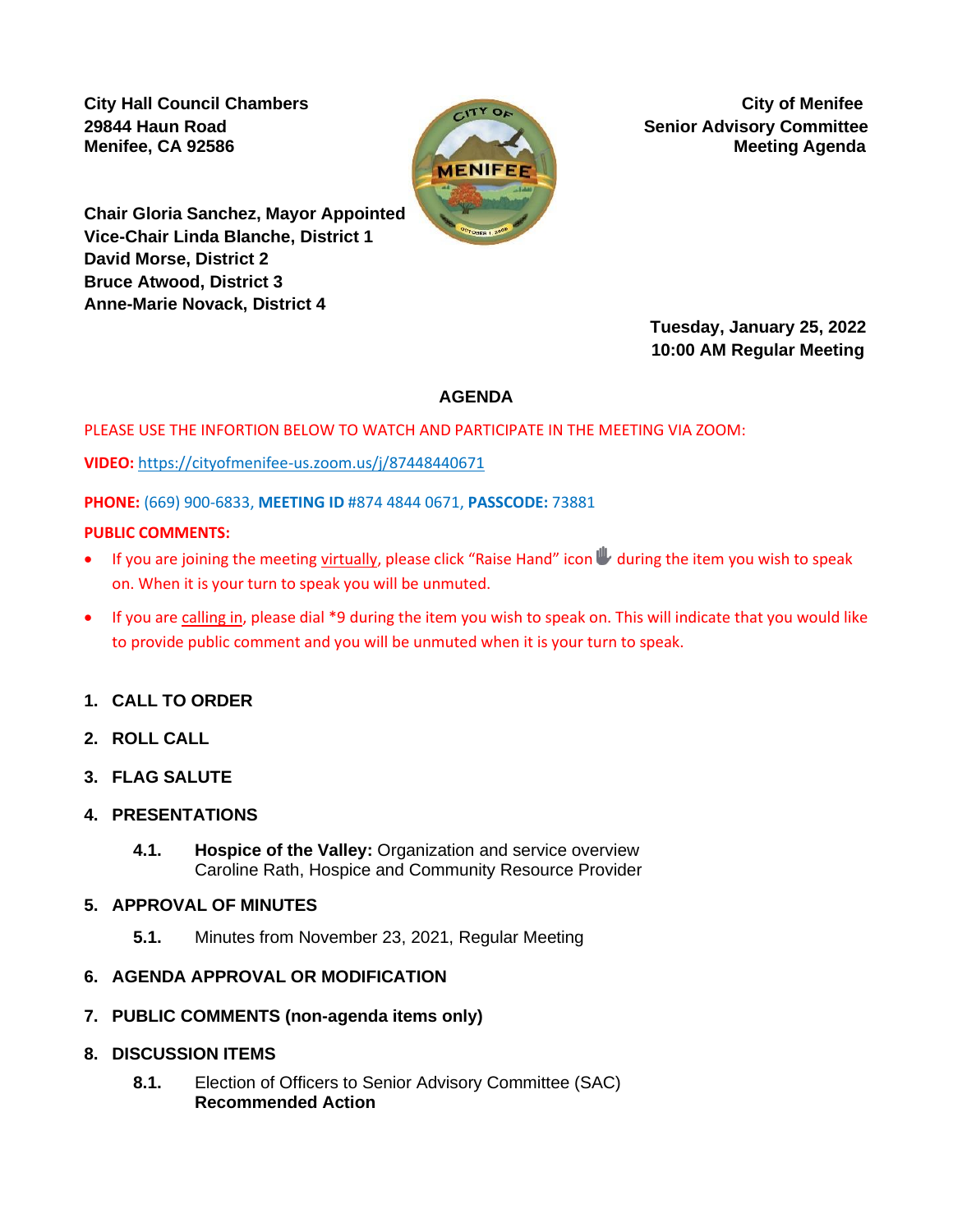- Senior Advisory Committee to conduct annual elections for Committee Chair and Vice Chair officers for the 2021 term, pursuant to Resolution No. 14-362.
- **8.2.** Senior Advisory Committee Final Draft Outreach Script **Recommended Action**
	- Receive and file final draft outreach script
		- o Senior Advisory Committee Final Draft Outreach Script

## **9. COMMUNITY SERVICES DEPARTMENT COMMENTS**

- **9.1.** Department Update
	- Senior Program Updates
	- Citywide Special Event and Program Updates

## **10. COMMITTEE MEMBER REPORTS ON COMMITTEE ACTIVITIES**

### **11. FUTURE AGENDA REQUESTS FROM COMMITTEE MEMBERS**

### **12. ADJOURNMENT**

#### *The purpose of the Senior Advisory Committee meetings are to conduct the city's business. Please see our decorum policy notes below.*

### *Decorum Policy Notes*

*Please use a speaker request form when you wish to address the Committee. The Committee anticipates and encourages public participation at its Committee meeting, both on agenda items and during the public comments period. Please use respect by not having your cell phones on, refrain from talking in the audience or outbursts that may be disruptive. While we encourage participation, we ask there be a mutual respect for the proceedings.*

### *Agenda Material*

*Materials related to an item on this Agenda, including those submitted to the Committee after distribution of the agenda packet, and are available for public inspection by contacting Aisha Jemmott-Wilson at (951) 672-9673 during normal business hours.* 

### *Compliance with the Americans with Disabilities Act*

*If you need special assistance to participate in this meeting, you should contact Stephanie Roseen, Deputy City Clerk, at (951) 672-6777 during normal business hours. Notification 72 hours prior to the meeting will enable the City to make reasonable arrangements to assure accessibility to this meeting.*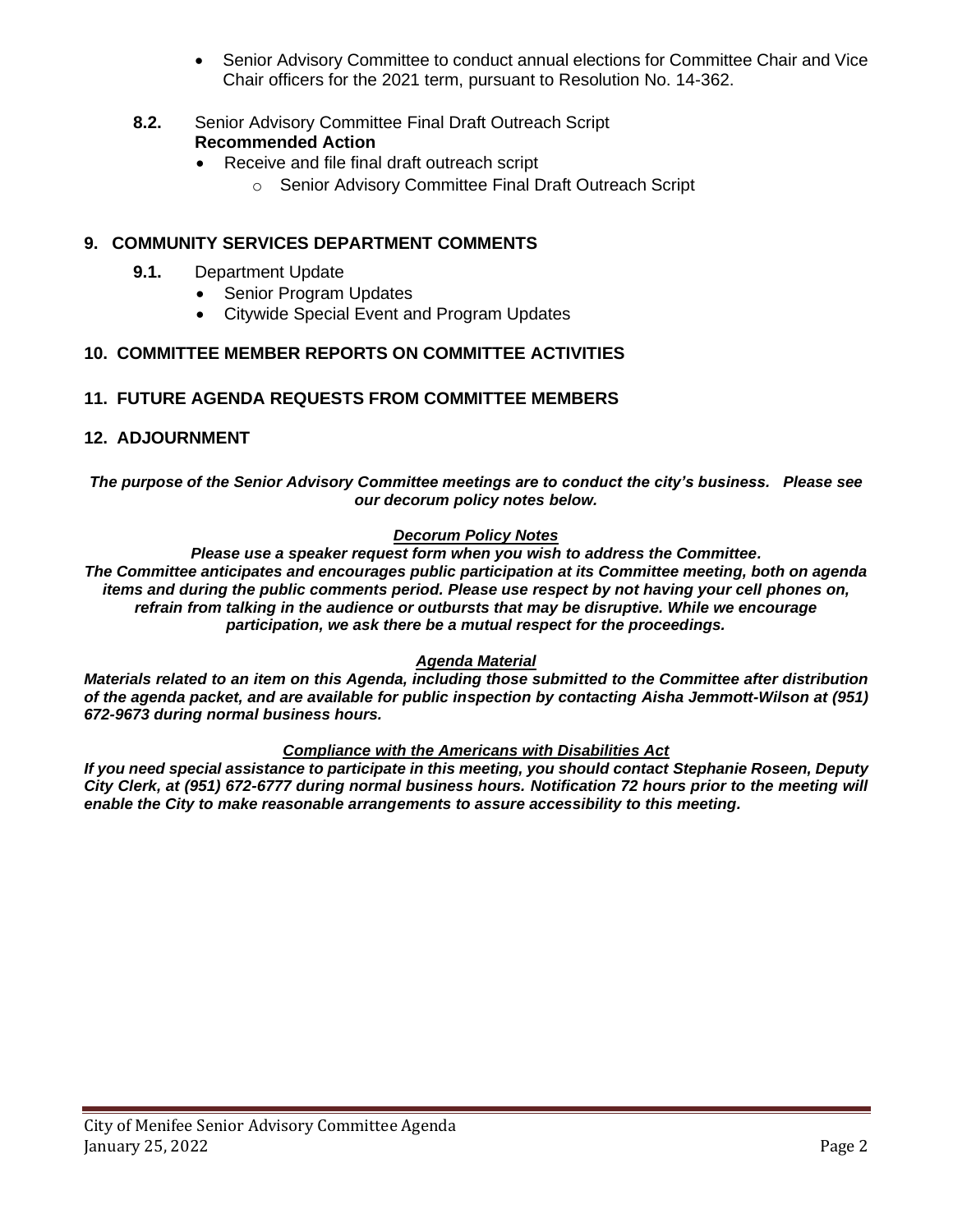## **City of Menifee Senior Advisory Committee Regular Meeting Minutes Tuesday, November 23, 2021**

## **1. CALL TO ORDER**

Committee Chair Gloria Sanchez called the meeting to order at 10:05 AM.

## **2. ROLL CALL**

Present were: Committee Chair, Gloria Sanchez; Committee Vice-Chair, Linda Blanche; Committee Member, Anne-Marie Novack; Committee Member, David Morse; Committee Member, Bruce Atwood; Community Services Manager, Mariana Mitchell; Community Services Supervisor, Cynthia Morquecho; Community Services Coordinator, Michael Rinehart; Community Services Coordinator, Martin Gutierrez; Community Services Coordinator, Aisha Wilson.

## **3. FLAG SALUTE**

## **4. PRESENTATION**

**4.1. Youth Leaders of Menifee:** Youth Leaders of Menifee overview

AJ, Freshman student from Paloma Valley High School; Megan, Junior student Paloma Valley High School and provided information regarding upcoming intergenerational programs including Tech Talks. Community Services Coordinator, Michael Rinehart noted that the flyer passed out was not fully approved yet, dependent on availability of the Senior Center.

Committee Member Morris inquired if reservations would be required, Mr. Rinehart answered that it was thought to be the best method of service. Committee Member Novack inquired how many students would be available to assist, Mr. Rinehart answered with 2 members will be present to assist with the program.

Committee Chair Sanchez provided feedback on how beneficial this program is for seniors who are not as technologically savvy and this will be a great assistance to keep seniors learning.

Committee Atwood inquired on when dates and times are confirmed for Tech Talks to please inform the SAC so they can promote the program to other seniors. Add how to clean up their devices and sign up for social media, share pictures, and sent text messages

## **5. APPROVAL OF MINUTE**

**5.1.** Minutes from October 26, 2021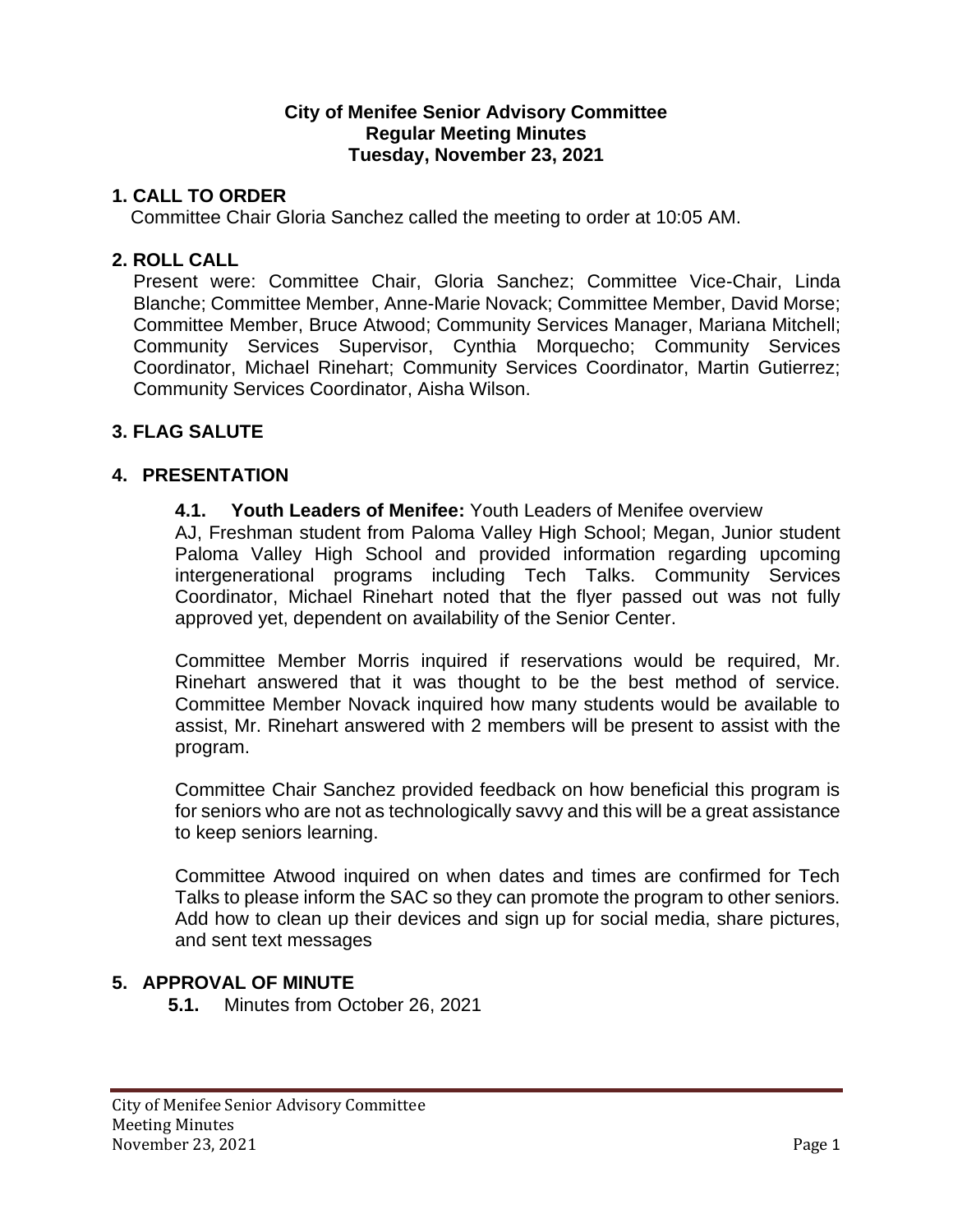A motion to approve the October 26, 2021 minutes was made by Committee Member Atwood

Committee Member Novack seconded motion.

Motion unanimously approved.

# **6. AGENDA APPROVAL OR MODIFICATION**

A motion to approve the Agenda was made by Committee Member Blanche

Committee Member Novack seconded motion

Motion unanimously approved.

# **7. PUBLIC COMMENTS (non-agenda items only) NONE**

# **8. DISCUSSION ITEMS**

**8.1.** Senior Advisory Committee Outreach Script

# **Recommended Action**

• Review and discuss the draft outreach script

Community Services Supervisor provided a brief staff report regarding the draft of the script developed for use of the SAC

Committee Member Novack commented in appreciation of staff for developing the script and helping focus the conversation on how to engage with their peers.

Chair Sanchez requested that the SAC meeting dates and locations to help encourage participation in future meetings. Also, add the question about making an appointment for SAC to meet with HOA and residents.

Ms. Morquecho provided insight on the role of the staff liaison to the SAC so questions and concerns should be directed to City staff and will in turn information will be relayed to SAC.

Committee Member Morse inquired regarding the list of HOA that are sorted by district.

Staff will bring the revised script back in January for final approval.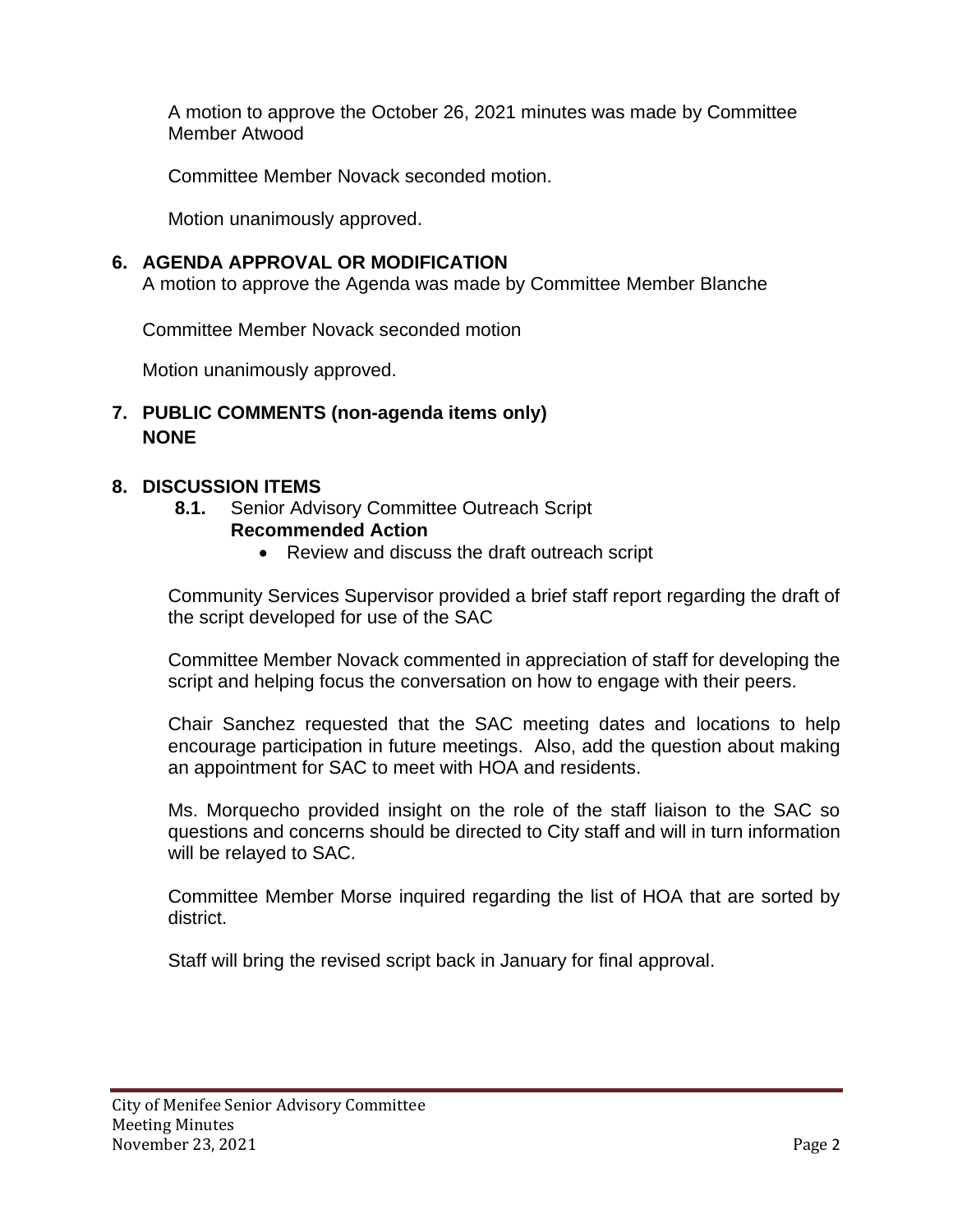### **8.2** Menifee Specialized Transit Project Survey **Recommended Action**

• Receive and File

Ms. Morquecho provided an update on the survey that is now available for public input both online and on paper.

Chair Sanchez provided input on the progress of the Menifee Specialized Transit Working Group discussing the various methods of transportation currently available to seniors in Menifee.

Vice-chair Blanche inquired if transportation would be available for youth and sought feedback from the Youth Leaders of Menifee who both agreed that transportation available for youth would be beneficial.

Committee Member Atwood added that Dial-A-Ride is now up to \$7 round trip which can be costly for seniors on a fixed income.

Committee Member Morse inquired on whether RCTC has reached out for input of other agencies like Glendora and Pasadena.

Chair Sanchez responded that the cost is prohibitive of running full service programs and working on putting together a plan to help with seeking additional funding.

Community Services Coordinator, Martin Gutierrez, provided insight on what a full service transportation program looks like based on previous experience in senior transportation.

Committee Member Morse inquired about the application for a voucher program for Dial-A-Ride. Community Services Coordinator, Aisha Wilson, and Community Services Manager, Mariana Mitchell, provided additional information regarding the history of the project and how the initial application had changed to a feasibility study to determine the needs and development of a plan to meeting the needs identified.

# **9. COMMUNITY SERVICES SUPERVISOR COMMENTS**

## **9.1 Department Update**

- Senior Program Updates
- Citywide Special Event and Program Updates

Ms. Jemmott provided and update on senior programs and thanked the Committee Members who came out to welcome back seniors to the Senior Center. She also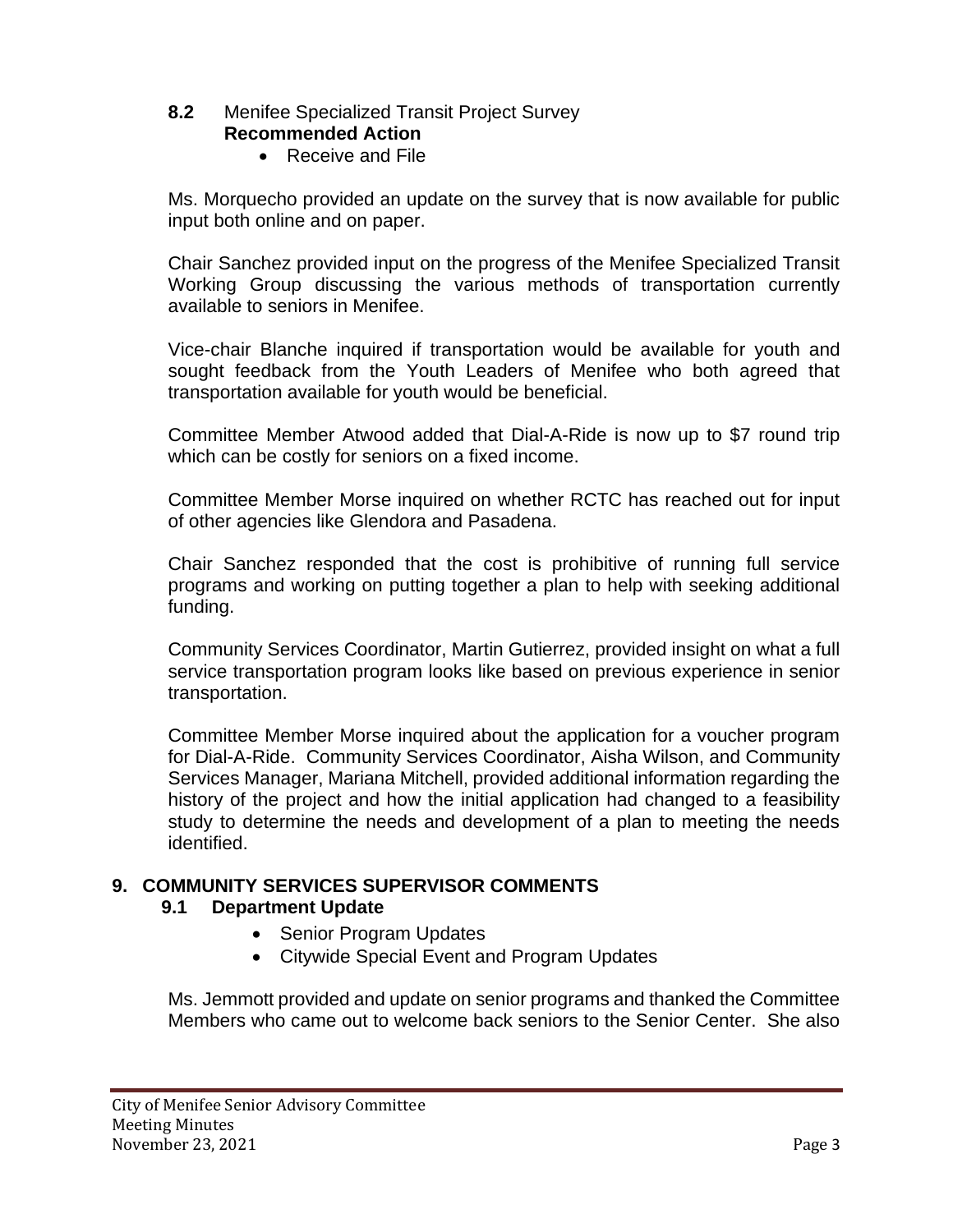provided additional information regarding upcoming activities taking place at the Senior Center.

Ms. Jemmott also provided an update on Citywide Special Events including the Menorah Lighting Ceremony, Tree Lighting and Parade, and City Flag Contest public voting at Tree Lighting.

Chair Sanchez requested that the information be emailed out to the SAC and Pastor Kasey Crawford to email out to Menifee Interfaith Council.

# **10. COMMITTEE MEMBER REPORTS ON COMMITTEE ACTIVITIES**

Committee Member Blanche reported that they have finished the speed limit survey and will have an impact on Sun City Boulevard for the use of golf carts. Murrieta Road is now reopened.

Committee Member Morse reported on his attendance Councilmember Karwin's Town Hall, assisting residents with HICAP, potential meeting with Councilmember Liesmeyer after the holidays, and updated SAC on the current status of the board HOA where he resides.

Committee Member Atwood reported on his recent walk through Palmilla to reach out to all residents, his attendance at the Day of Dead event at Central Park, his attendance at City Council meetings, his attendance at the Veterans Day Ceremony and the judging of the art & essay contest, and Centennial HOA meeting.

Committee Member Novack reported on her involvement in the Youth Leaders of Menifee Youth Awards, her attendance of the tour of Michelle's Place facility, Councilmember Karwin's Town Hall event, return of congregate meals to the Senior Center, and the Veterans Day Ceremony. She also noted that there is an additional resource for food through Western Eagle Foundation for residents.

Chair Sanchez reported on her attendance of the Scam Workshop hosted at the Sun City Golf Course and noted a potential opportunity to work together on similar program on identity theft. She also reported on her involvement in the Build Back Better Act, bringing Meals on Wheels to the City of Menifee, and reaching out to the Riverside County Office on Aging to get them to present on all their services.

# **11. FUTURE AGENDA REQUEST FROM COMMITTEE MEMBERS**

None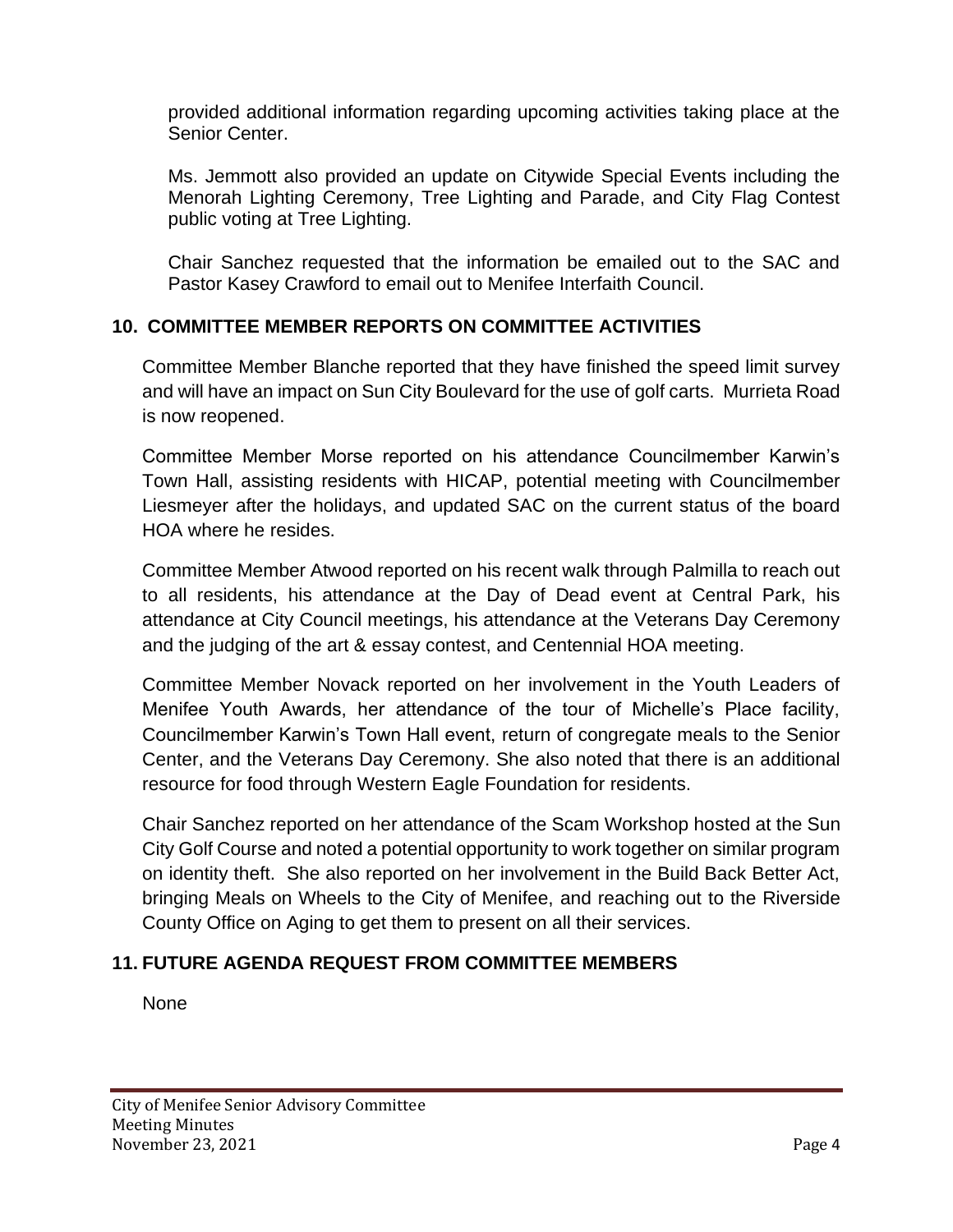# **12. ADJOURNMENT**

Committee adjourned the meeting at 11:54 AM.

Mariana Mitchell, Community Services Manager

\_\_\_\_\_\_\_\_\_\_\_\_\_\_\_\_\_\_\_\_\_\_\_\_\_\_\_\_\_\_\_\_\_\_\_\_\_\_\_\_\_\_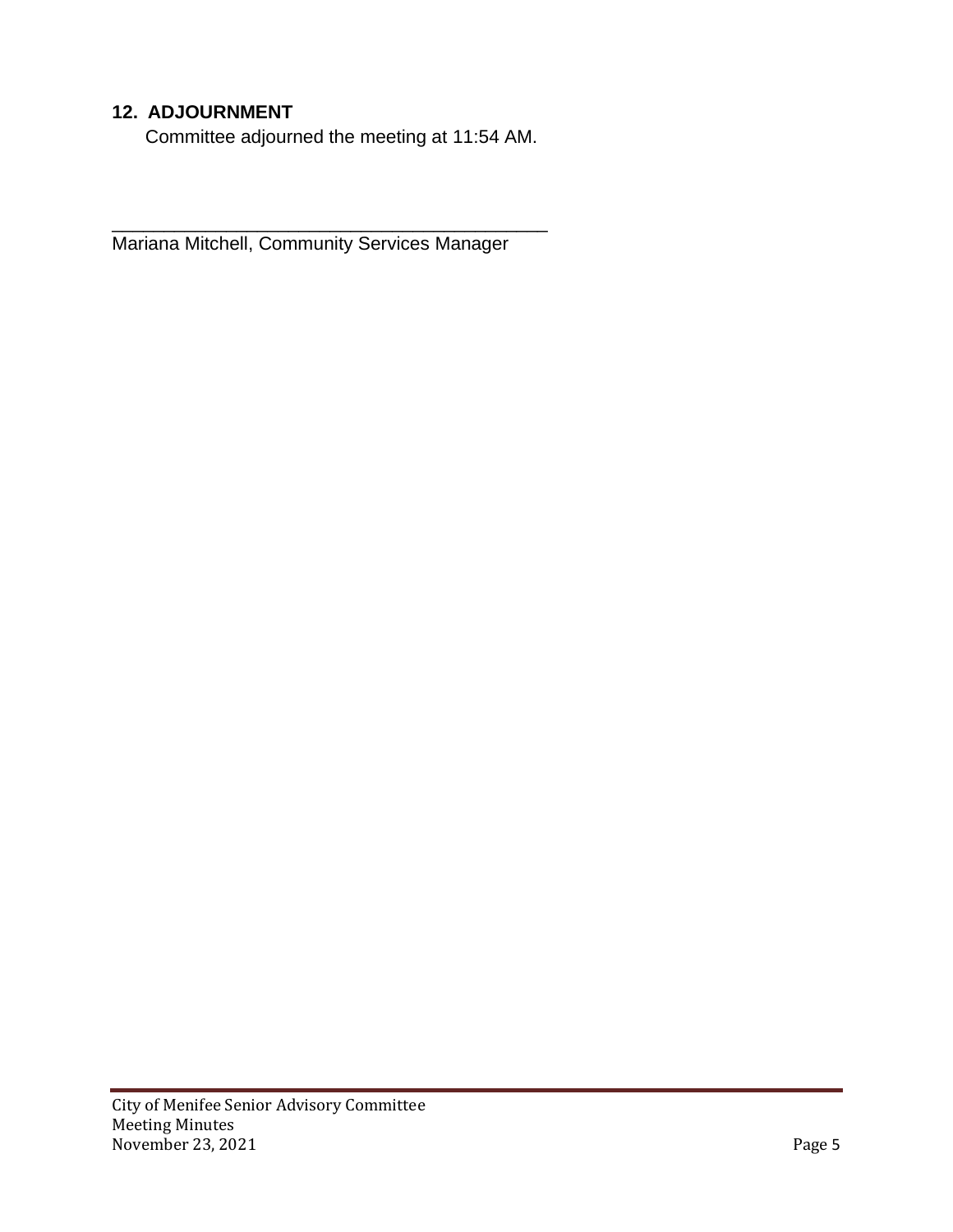# **CITY OF MENIFEE**

| <b>SUBJECT:</b>      | <b>Annual Committee Officer Elections</b>    |
|----------------------|----------------------------------------------|
| <b>MEETING DATE:</b> | January 25, 2022                             |
| TO:                  | <b>Committee Chair and Committee Members</b> |
| <b>PREPARED BY:</b>  | Aisha Wilson, Community Services Coordinator |
| <b>REVIEWED BY:</b>  | Mariana Mitchell, Senior Management Analyst  |
| APPROVED BY:         | Jonathan Nicks, Community Services Director  |
|                      |                                              |

**-----------------------------------------------------------------------------------**

### **RECOMMENDED ACTION**

Senior Advisory Committee to conduct annual elections for Committee Chair and Vice Chair offices pursuant to Resolution No. 14-362.

### **DISCUSSION**

On April 16, 2014, City Council adopted Ordinance No. 2014-143 adding Chapter 2.30 to the Menifee Municipal. It requires that annual elections for the offices of Committee Chair and Vice-Chair occur in January of each year.

As the first meeting of January, staff recommends that the Senior Advisory Committee conduct annual elections for Committee Chair and Vice Chair offices pursuant to Ordinance No. 2014-143, Chapter 2.30.110 of Menifee Municipal Code.

### **FISCAL IMPACT**

None

## **ATTACHMENTS**

None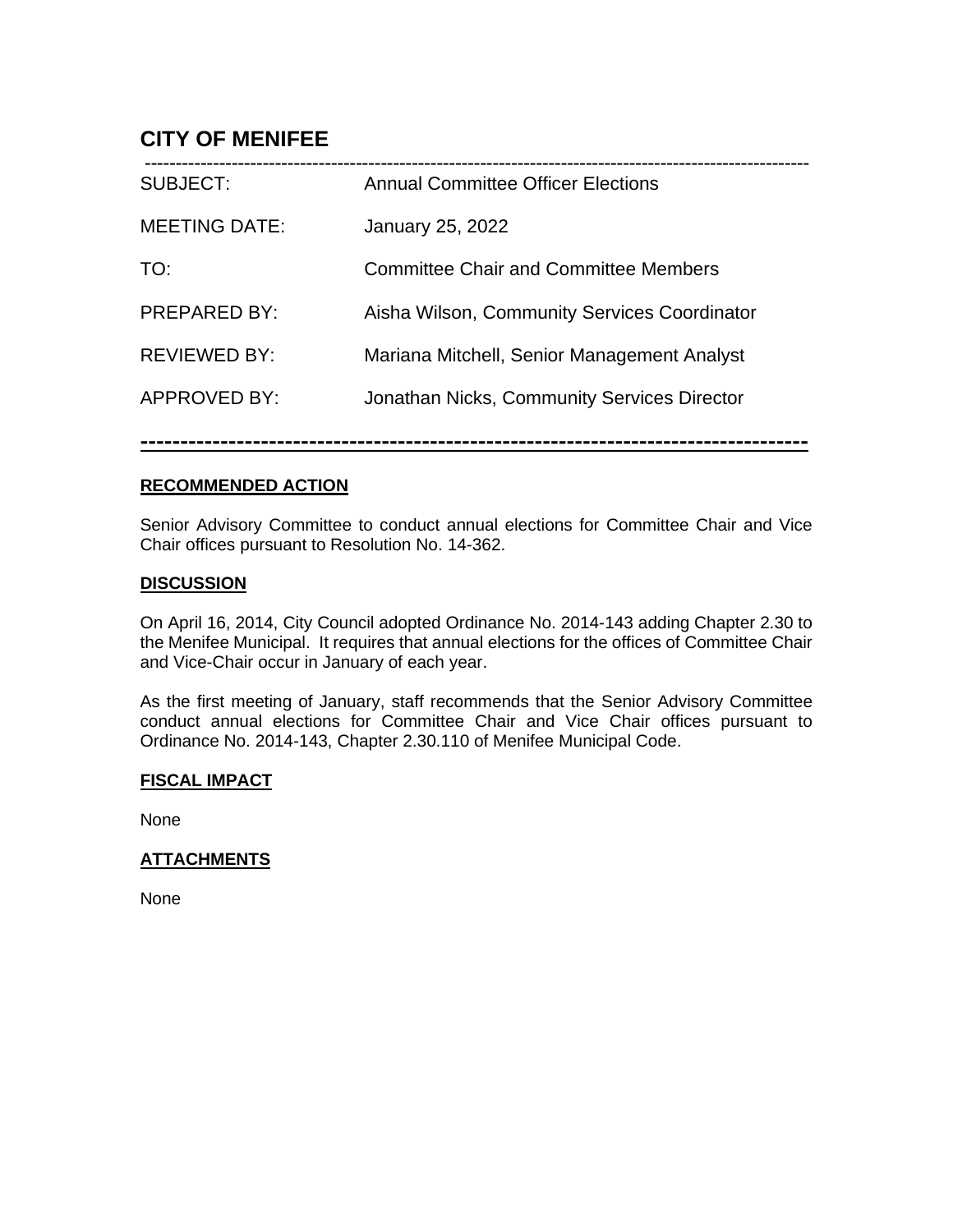### **RESOLUTION NO. 20-980**

### **A RESOLUTION OF THE CITY COUNCIL OF THE CITY OF MENIFEE, CALIFORNIA, UPDATING AND REPLACING RESOLUTION NO. 16-578, A M E N D I N G THE SENIOR ADVISORY COMMITTEE COMPOSITION AND GUIDELINES**

**WHEREAS**, the City Council is desirous of encouraging citizens of all ages in the community to participate in and serve on City advisory committees; and

**WHEREAS**, City committees have a primary role to encourage increased public input and citizen participation in the determination of City policies and procedures; and

**WHEREAS**, the City Council recognizes seniors to be a valuable resource when given the opportunity to plan and implement projects to meet real community needs, and recognizes seniors are capable of making a difference with the community; and

**WHEREAS**, the City Council recognizes a Senior Advisory Committee established to serve as an advisory body to the City Council, will empower seniors, will create opportunities for their input into community projects, programs, and events, and will provide a vehicle by which seniors become involved in a process which enables them to have an influence and impact on issues and decisions they care about; and

**WHEREAS**, on April 2, 2014 the City Council adopted Resolution No. 14-362, establishing the Senior Advisory Committee; and

**WHEREAS**, on December 7, 2016 the City Council rescinded Resolution No. 14-362 and adopted Resolution No. 16-578, revising the composition of the Senior Advisory Committee to include seven members; and

**WHEREAS**, the Senior Advisory Committee Members and staff agree that a five-member committee would be more efficient and follow the same requirements as other City Council established Committees and Commissions; and

**WHEREAS**, by January 2021 the Senior Advisory Committee shall phase out the two atlarge committee member appointments made by the Council as a whole and continue as a fivemember committee, four appointed by districts and one at-large appointed by the Mayor; and

**WHEREAS**, commencing January 2021, following each regular municipal election, and per the Maddy Act, the Mayor and Councilmember committee appointments shall be made; and

**NOW, THEREFORE**, the City Council of the City of Menifee, California, does hereby resolve, determine and order as follows:

**Section 1. Committee Composition** That the composition of the Senior Advisory Committee shall consist of five members; four members appointed by each Councilmember from their respective district and one appointed, at-large, by the Mayor.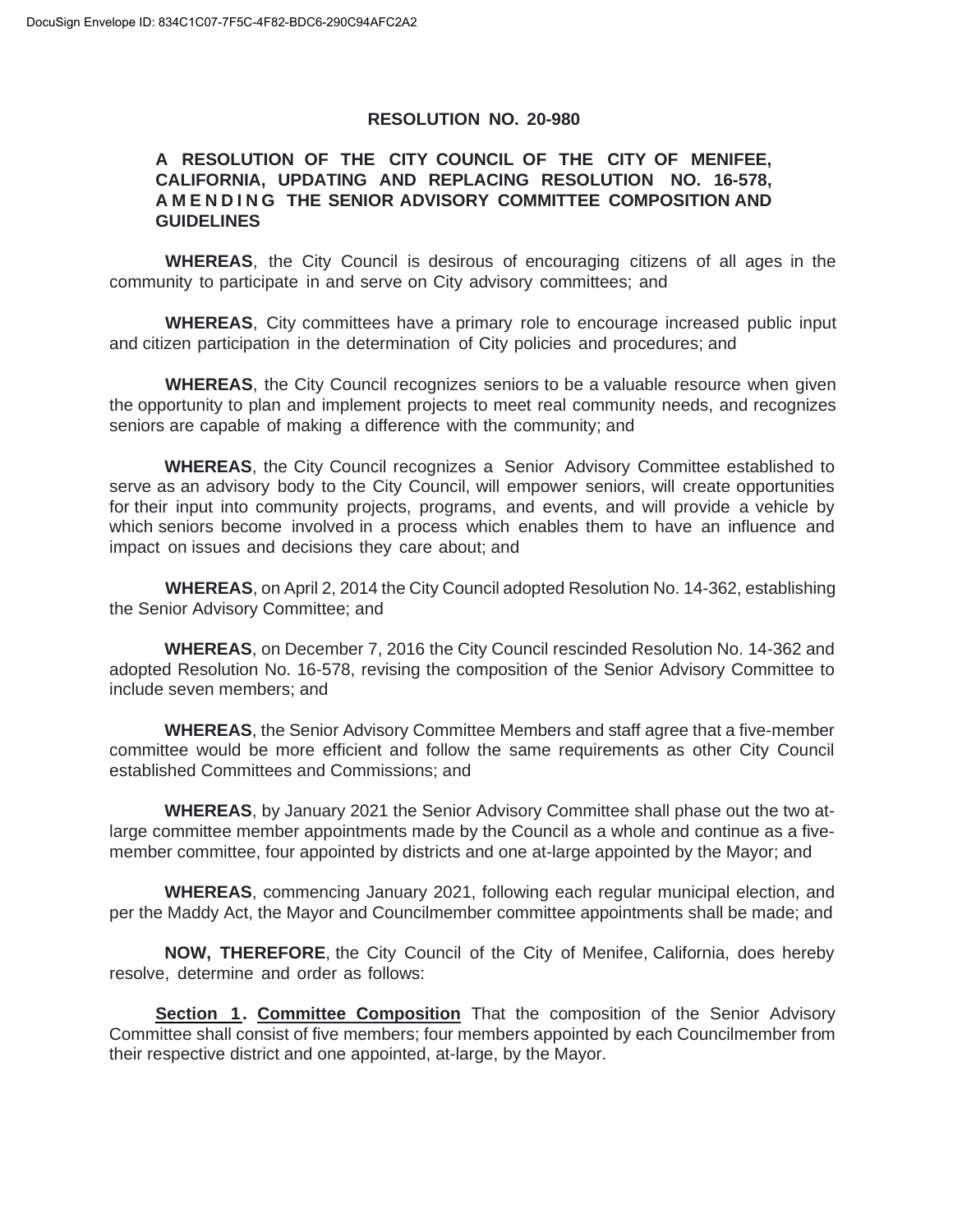**Section 2. Committee Purpose** That the purpose of the Senior Advisory Committee shall be to promote public service and community involvement, with, for and by seniors; review proposals for programs, projects and facilities as they pertain to seniors; promote senior involvement in community events programs or volunteer projects; and act in an advisory capacity to the City Council implementing senior oriented directives related to City projects, events and senior oriented programs.

**Section 3. Committee Appointment** At the first City Council meeting, commencing January 2021, following each regular municipal election, the Mayor and Councilmembers shall appoint their Committee Members as required by the Maddy Act with the benefit of recommendations made through City staff liaisons. Committee Members shall serve until their successor is appointed and qualifies. In the case of an unexpected vacancy, the appointing Councilmember shall appoint a new Committee Member at the next available Council Meeting after the application process.

**Section 4. Committee Rules and Procedures** That the role of the Senior Advisory Committee is contained in "Exhibit A" and the Senior Advisory Committee shall comply with the Ralph M. Brown Act, other applicable local and state laws and regulations, this Resolution and City Council Policy No. 1 (Rules of Decorum).

**PASSED, APPROVED AND ADOPTED** this 2 day of December, 2020.

 $U^{V}$ 

Bill Zimmerman, Mayor

DocuSianed by:

Sarah A. Manwaring, City Clerk **Jeffrey T. Melching, Attorney** 

Attest: Attest: Attest: Approved as to form:

DocuSianed by: \_\_\_\_\_\_\_\_\_\_\_\_\_\_\_\_\_\_\_\_\_\_\_ \_\_\_\_\_\_\_\_\_\_\_\_\_\_\_\_\_\_\_\_\_\_\_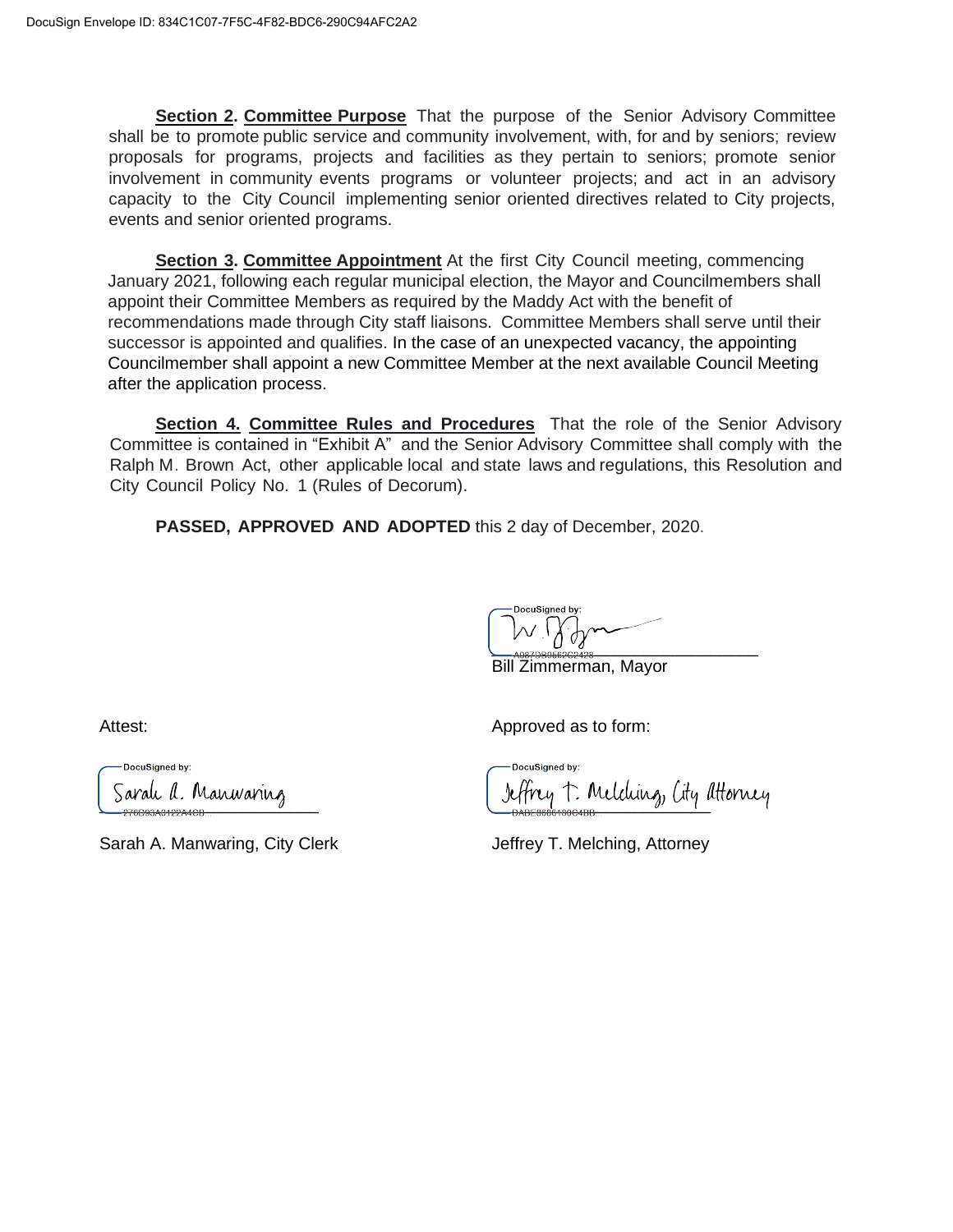## EXHIBIT A

### Menifee Senior Advisory Committee Guidelines

### 1. Powers, Duties, and Responsibilities

The Menifee Senior Advisory Committee shall follow the general powers, duties and responsibilities set forth in City Council Policy No. 1, City of Menifee Municipal Code and all other Ordinances and regulations of the City of Menifee and with the laws of the State of California:

- A. Promote community involvement, with, for, and by seniors.
- B. Review proposals for programs, projects and facilities as they pertain to seniors.
- C. Assist in the evaluation and planning of arts, recreation, and social service programs with an emphasis on seniors.
- D. Review and make recommendations on matters pertaining to senior programming and/or services to the Parks, Recreation, and Trails Commission or City Council.
- E. Promote senior involvement in community events, programs or volunteer projects through public education, service clubs and community organizations.
- F. Act in an advisory capacity to the City Council in all other policy matters pertaining to seniors.

### 2. Eligibility for the Senior Advisory Committee.

The following criteria will be considered for eligibility as a member of the Menifee Senior Advisory Committee:

- A. Applicants must be residents of the City of Menifee and reside in the district of the Councilmember that has appointed them.
- B. Applicants must be a registered voter in the City of Menifee.
- C. Applicants must be 55 years of age and older.
- D. Members of the Menifee Senior Advisory Committee shall not hold any paid office or employment with the City of Menifee.
- E. Committee members are required to sign that they have read and agree with Policy No. CC-23, the City Council adopted Ethics Policy. Failure to comply could result in removal from the Committee.
- F. Committee members are required to attend Bi-annual AB1234 training. Failure to comply could result in removal from the Committee per Policy No. CC-23.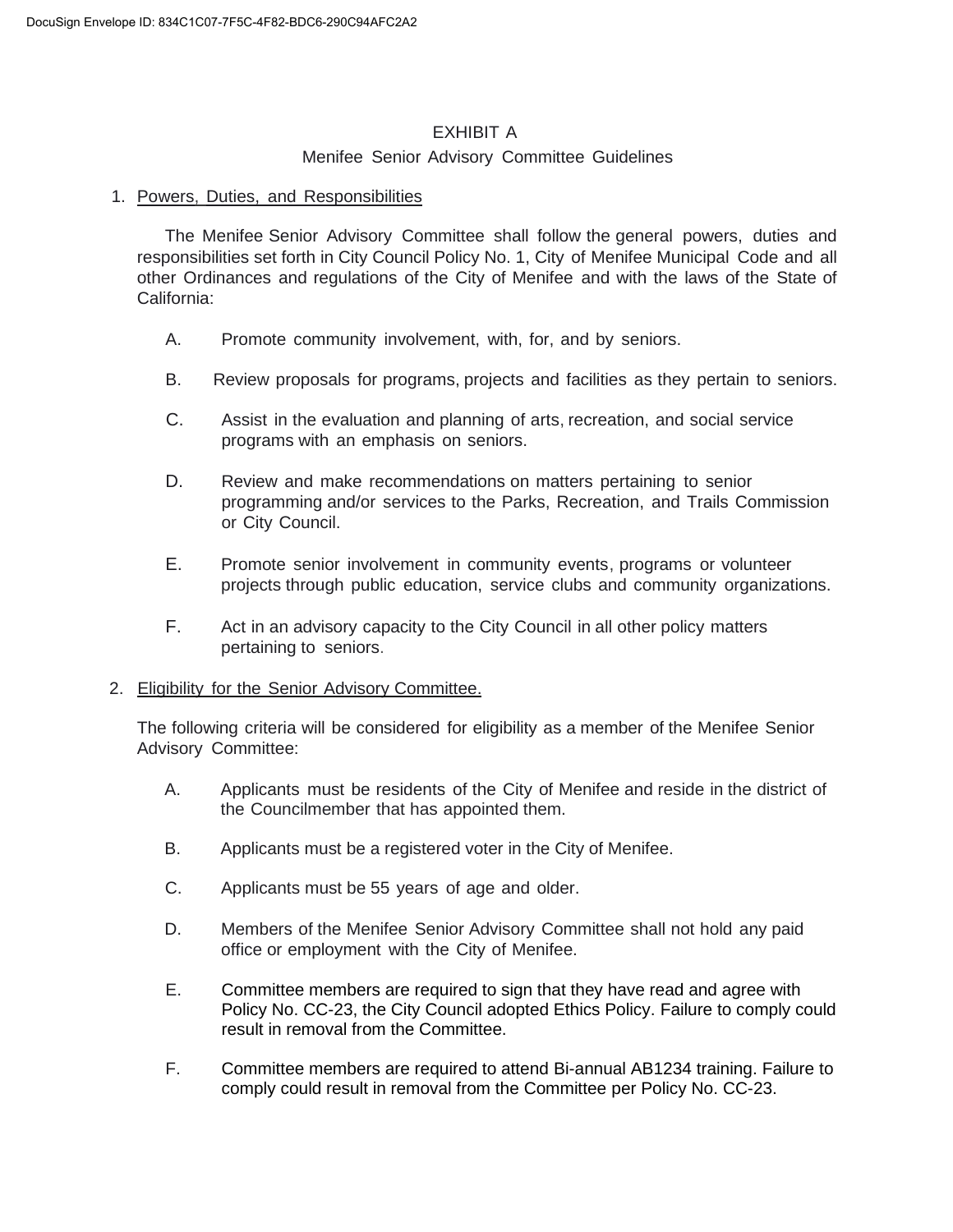### 3. Procedure

- A. Composition of the Senior Advisory Committee
	- 1. The Menifee Senior Advisory Committee shall consist of five members: four district-represented members appointed by each Councilmember and one member, at-large, appointed by the Mayor.
- B. Support
	- 1. The City Manager or his/her designee shall be the City Council's liaison to the Senior Advisory Committee.
- C. Senior Advisory Committee Officers
	- 1. Chairperson: Shall be appointed by the Senior Advisory Committee members each January to begin office on February 1, annually; The Chair shall facilitate the meetings of the Committee and shall insure Committee items are placed on the Agenda.
	- 2. Vice-Chair: Shall be appointed by the Senior Advisory Committee members each January to begin office on February 1, annually; The Vice-Chair shall assist the Chair as requested and facilitate the meetings in the absence of the Chairperson.
	- 3. The Secretary: A City staff liaison shall act as the Committee Secretary; the Secretary will:
		- Record the minutes of Senior Advisory Committee meetings; and
		- Prepare the draft minutes and attach to the agenda for the subsequent meeting for approval; and
		- The City Clerk, or their designee, will maintain records related to the Senior Advisory Committee.
- D. Senior Advisory Committee Meetings
	- 1. The Senior Advisory Committee will meet on a regular monthly schedule as determined by the members of the Committee and approved by the City Council.
	- 2. Meetings will be conducted according to the Ralph M. Brown Act.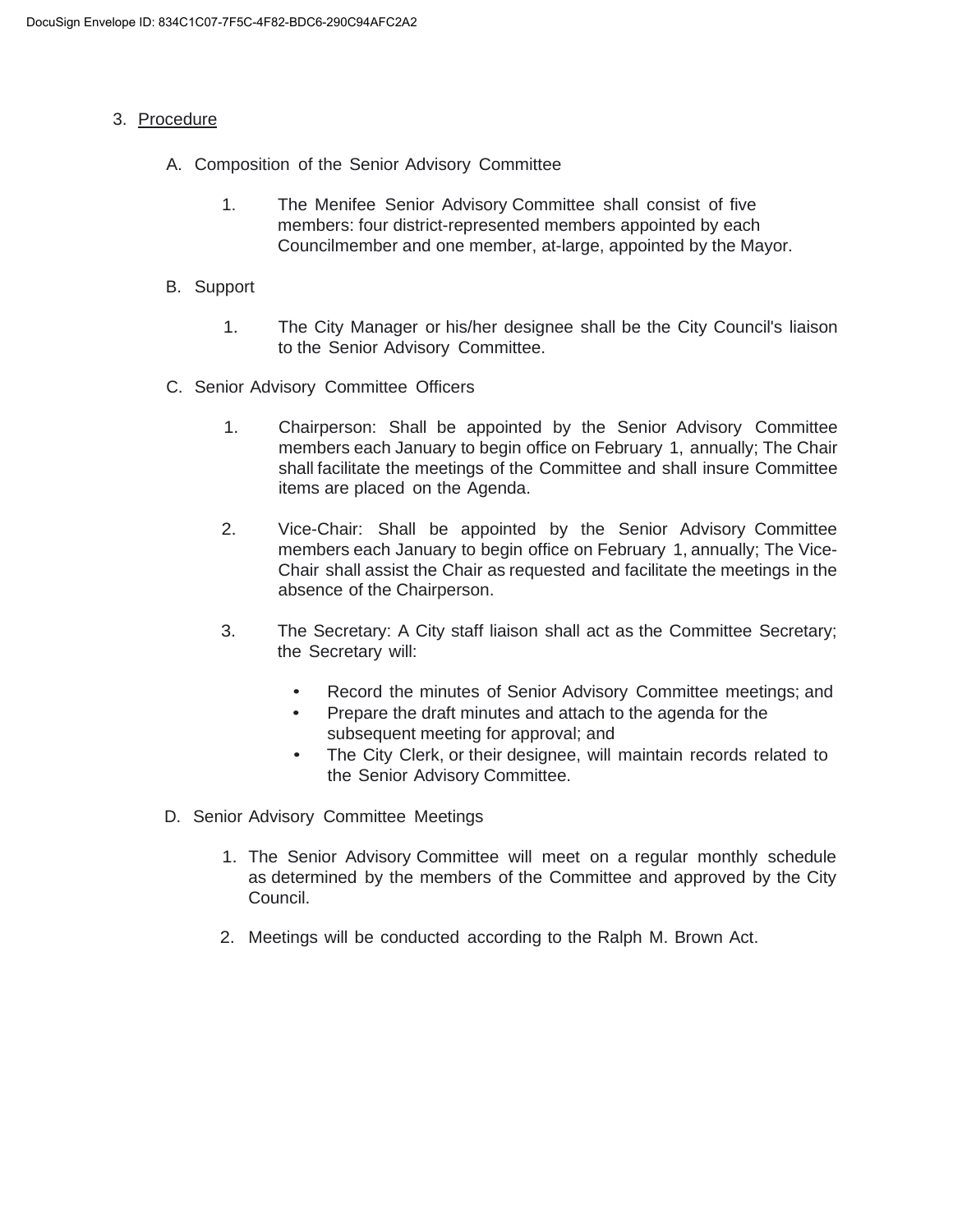- 3. Meetings may take place when a quorum is present; a quorum will be reached when half the Senior Advisory Committee members plus one are in attendance.
- 4. The City Council or staff liaison shall place items on the agenda according to the necessity and/or urgency of Council to have items reviewed by the Senior Advisory Committee.
- 5. Future agenda requests may be made and seconded by one of the Committee Members.
- 6. Senior Advisory Committee Members are expected to be present unless excused with prior notice to the staff liaison or Chairperson. A Committee Member with three unexcused meeting absences during a twelve-month period may be removed at the close of the meeting during which the final absence occurs and the vacancy shall be filled according to the Maddy Act.
- E. Senior Advisory Committee Member Terms and Term Limits
	- 1. Committee Members representing their district and the Mayor may serve twoyear terms.
	- 2. There will be no limit to the amount of terms a Committee Member may serve.
	- 3. At the discretion of the City Council, a Senior Advisory Committee Member may be excused from further participation, in the event it is deemed necessary for the benefit of the Committee as a whole.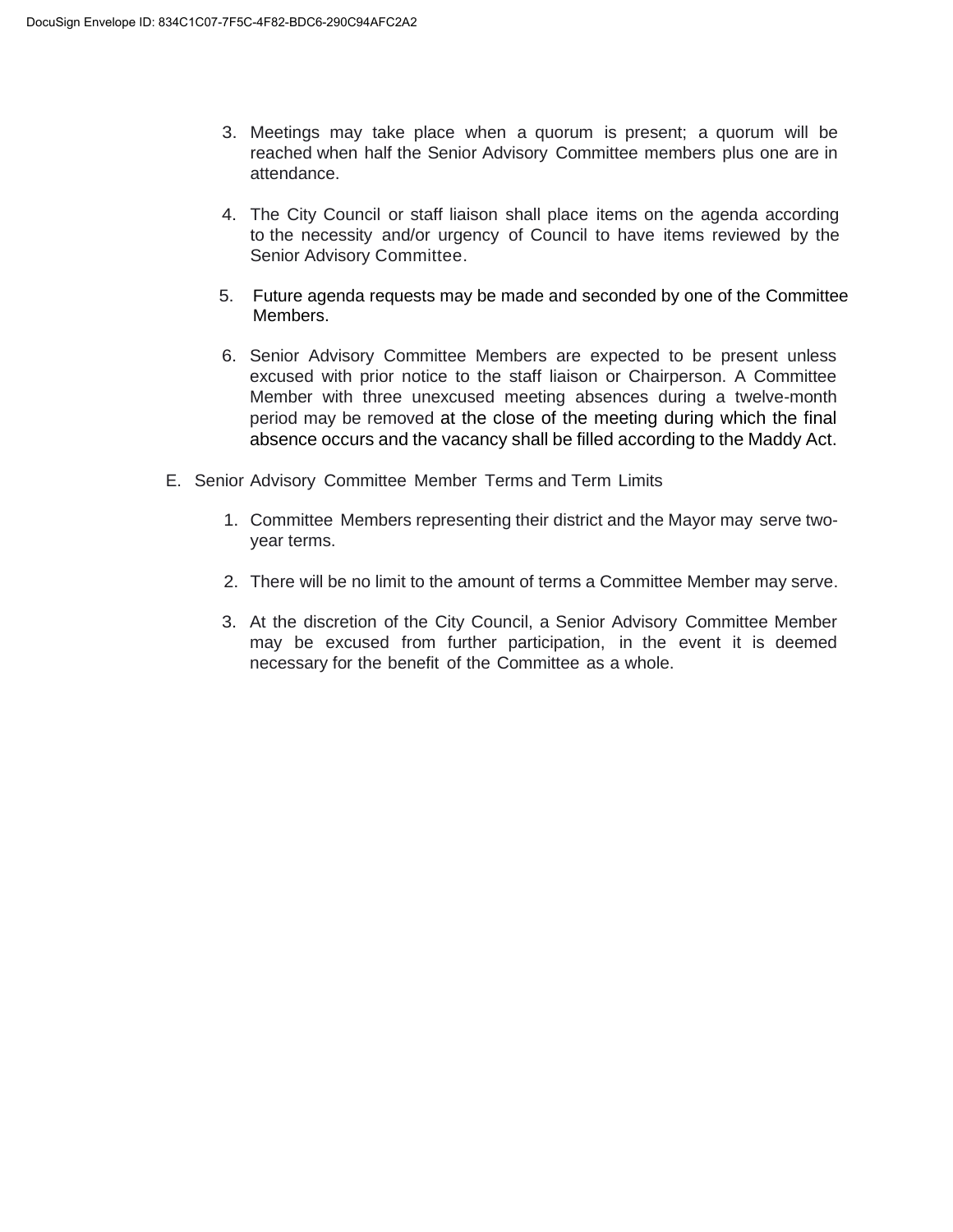

STATE OF CALIFORNIA ) COUNTY OF RIVERSIDE ) ss CITY OF MENIFEE )

I, Sarah A. Manwaring, City Clerk of the City of Menifee, do hereby certify that the foregoing Resolution No. 20-980 was duly adopted by the City Council of the City of Menifee at a meeting thereof held on the 2nd day of December 2020 by the following vote:

Ayes: Deines, Liesemeyer, Sobek, Zimmerman

Noes: None

Absent: August

Abstain: None

-DocuSigned by:

Saralı d. Manwaring

Sarah A. Manwaring, City Clerk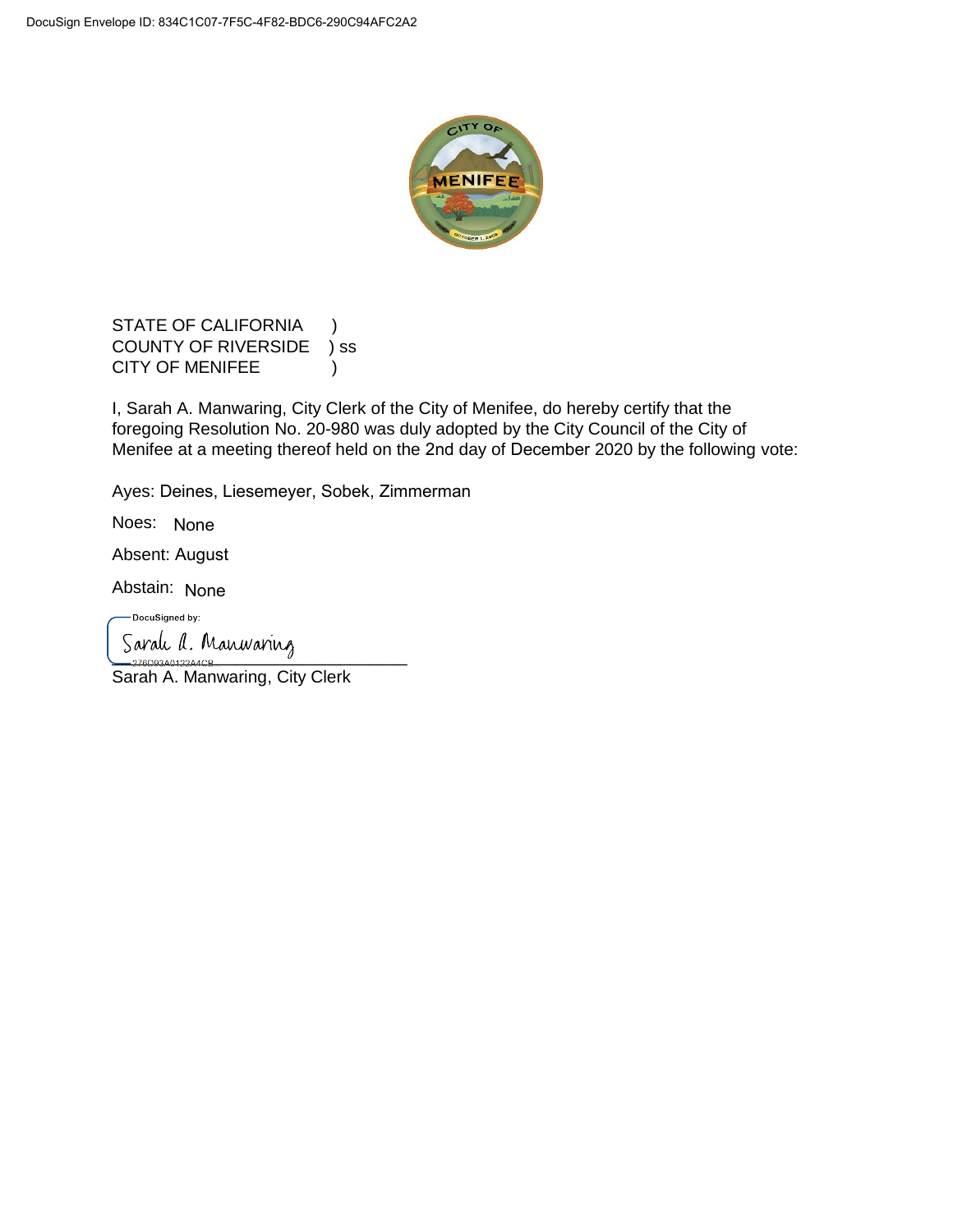# **CITY OF MENIFEE**

| <b>SUBJECT:</b>      | Senior Advisory Final Draft Outreach Script  |
|----------------------|----------------------------------------------|
| <b>MEETING DATE:</b> | <b>January 25, 2022</b>                      |
| TO:                  | <b>Committee Chair and Committee Members</b> |
| <b>PREPARED BY:</b>  | Aisha Wilson, Community Services Coordinator |
| <b>REVIEWED BY:</b>  | Mariana Mitchell, Community Services Manager |
| <b>APPROVED BY:</b>  | Jonathan Nicks, Community Services Director  |
|                      |                                              |

## **RECOMMENDED ACTION**

Receive and file the finalized Senior Advisory Committee outreach script.

## **DISCUSSION**

At the September 28, 2021, meeting, Senior Advisory Committee (SAC) Members requested for staff to develop a script for Committee members to use during outreach efforts to 55+ HOA communities. SAC members recommended that the script provide talking points and guidelines for Committee Members to utilize while providing a uniform message to 55+ HOA Communities and community groups.

At the November 23, 2021, meeting, SAC Members provided revisions for script outline and requested that staff provide a finalized script at the January SAC meeting.

## **FISCAL IMPACT**

NONE

## **ATTACHMENTS**

Final Outreach Script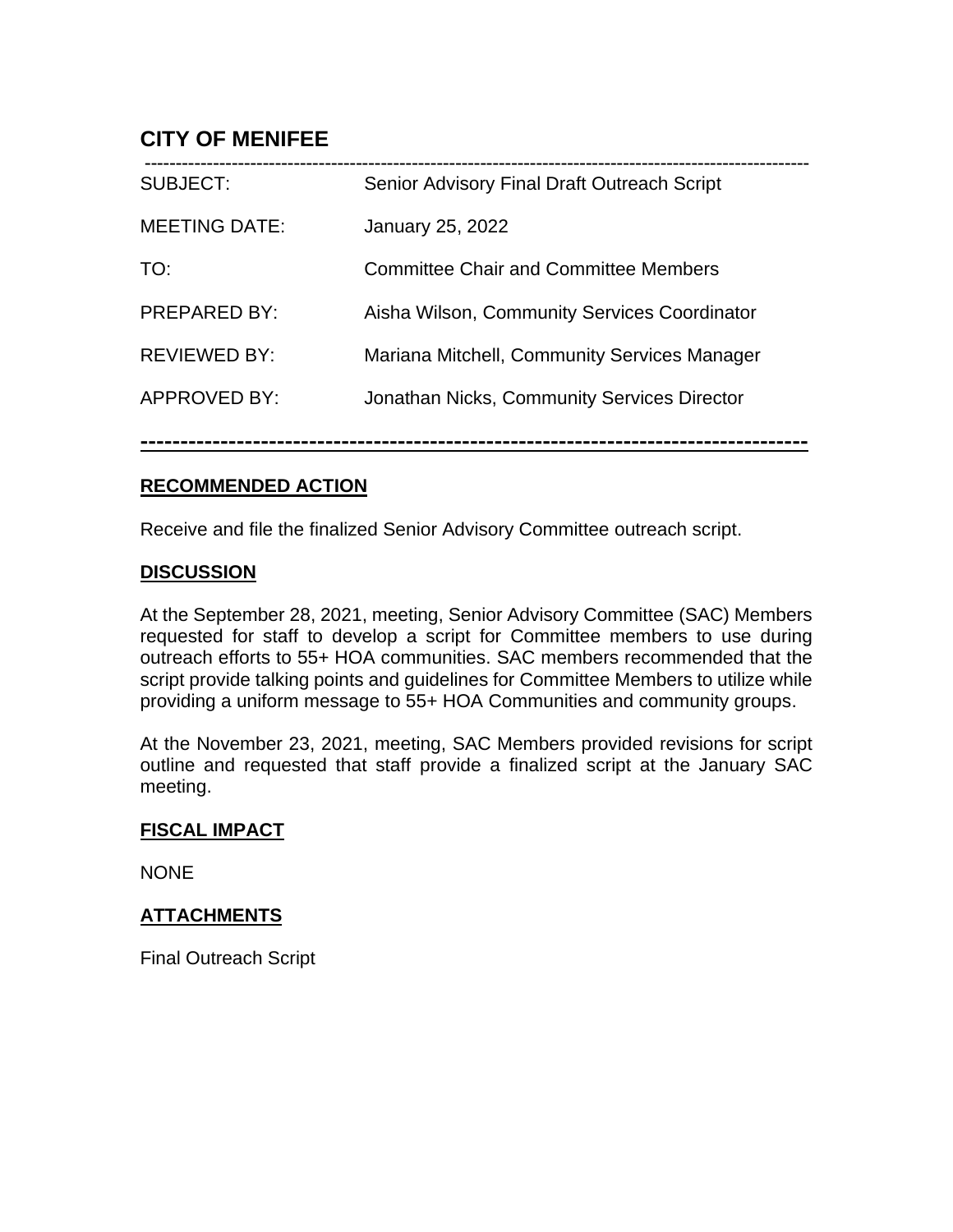Hello My Name, is: \_\_\_\_\_\_\_\_\_\_\_\_\_\_\_\_\_\_\_\_\_\_\_\_\_\_\_\_\_\_\_\_\_\_\_

### **Script:**

I am a member of the City of Menifee Senior Advisory Committee. The Senior Advisory Committee (SAC) serves as an advisory committee for the City Council of Menifee, CA in all policy matters pertaining to the senior residents of Menifee.

I would like to invite you our monthly meetings held at 10am on the fourth Tuesday of every month at City Hall Council Chambers. As a committee it is our mission to advise the City Council on programs, public services, information, and referrals to aid and assist our senior citizens, and seniors with disabilities, fifty-five (55) years of age or older with physical, mental, and recreational needs.

I am looking for opportunities to engage and encourage seniors to establish and maintain a healthy and creative lifestyle. I would like to ask if there are any opportunities to present information to the housing association, in order to better inform residents of the many resources Menifee has to offer its senior residents.

### **Additional Notes:**

The Senior Advisory Committee promotes public service and community involvement, with, for and by Seniors, review proposals for programs, projects and facilities as they pertain to seniors; promote senior involvement in community events, programs, or volunteer projects; and act in an advisory capacity to the City Council in all other policy matters pertaining to seniors.

### **Meetings**

Monthly (4th Tuesday of every month)

### **Meeting Location**:

City Hall 29844 Haun Road, Menifee CA 92586

**Term of Office**: Each Committee Member shall serve at the pleasure of his/her appointing City Council member, for the same term as that council member and until the committee member's successor is appointed and qualifies. At the first City Council meeting in January following each regular municipal election, each City Council member shall make his/her committee member appointment. There is not a limit on the number of terms a Senior Advisory Committee member may serve.

**Qualifications**: Each committee member shall reside within the City of Menifee and shall be 55 years of age or older.

### **Staff Liaison: Aisha Jemmott- Wilson, Community Services Coordinator**

### **Current Committee Members:**

Vice-Chair Linda Blanche- Appointed by Councilman Bob Karwin (District 1)

Committee Vice-Chair Dave Morse- Appointed by Councilman Matt Liesemeyer (District 2)

Committee Member Bruce Atwood - Appointed by Mayor Pro-Tem Lesa Sobek (District 3)